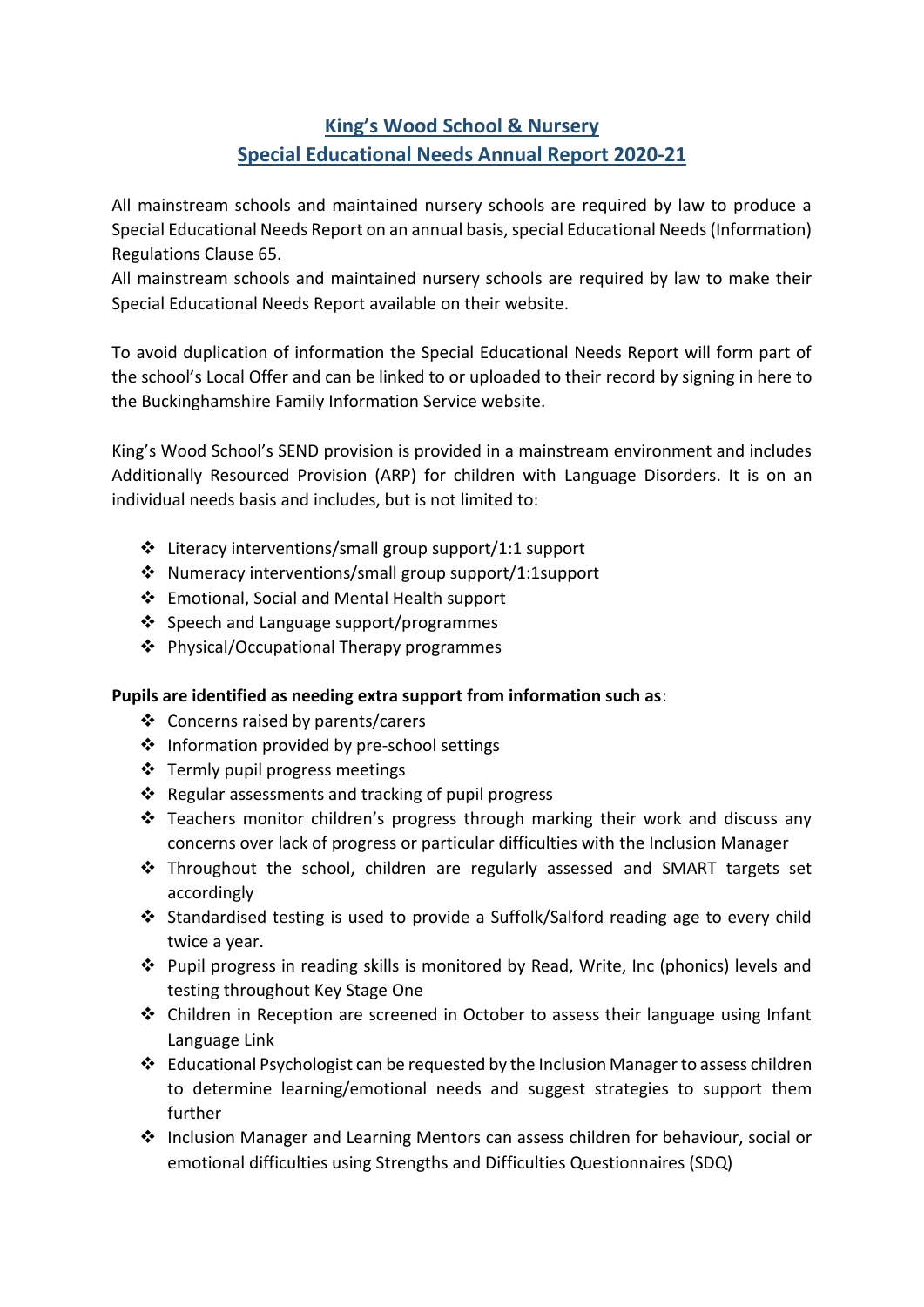- For behaviour, social or emotional difficulties the Inclusion Manager may refer pupils to the Woodlands Pupil Referral Unit (PRU), School Nurse or Child and Adolescent Mental Health Service (CAMHS) for further advice or seek support from the school's Learning Mentors
- Inclusion Manager may refer to outside agencies for assessment e.g. Speech and Language or Occupational Therapy
- Diagnostic screening by the Inclusion Manager or a specialist assessment teacher
- Access arrangements are made for exams where a specialist report identifies a need. Types of provision may include additional time. Where there is an identified medical need further arrangements may be made.

## **Pupils with medical needs**

 $\triangle$  If a pupil has an additional medical need a detailed care plan will be compiled with support from the school nurse in consultation with parents/carer. This is then shared will all staff who are involved with the pupil and appropriate support is put in place.

# **Monitoring and evaluating the effectiveness of provision for pupils with SEND is carried out by:**

- Those children on SEND register who have an Educational Health Care Plan or are at Additional Support (previously School Action or School Action plus) have a Support Plan which details provision and is reviewed termly
- SMART targets/outcomes are identified for each child and progress towards them is assessed regularly
- $\triangleq$  If a pupil has needs related to a more specific area of their education then they will be given small group/1:1 support to address this. The length of time the intervention will run will vary according to the need. The effectiveness of all interventions is monitored regularly by the class teachers, staff who run them and the Inclusion Manager
- $\clubsuit$  Termly data and information from class teachers, parents, learning support assistants and the pupil, where appropriate, is all used to assess the effectiveness of the provision and the progress of pupil with SEND
- Social, Emotional and Mental Health interventions are monitored termly using an SDQ
- $\triangle$  The school has an attached Language ARP and pupils are assessed by the Link Speech and Language therapist regularly

## **The School/Nursery's approach to teaching**

- Teachers are teachers of all pupils including those with SEND. This is achieved by quality first teaching which includes effective differentiation and monitoring of all pupils
- $\cdot$  The school has a growth mind-set approach to teaching and learning
- $\cdot$  Risk assessments are carried out and procedures are put in place to enable all pupils to participate in the curriculum
- Learning Support Assistants (LSAs) are given training on strategies to use to support pupils in the classroom and outside activities
- $\cdot$  Lunch and playtime support is provided as deemed appropriate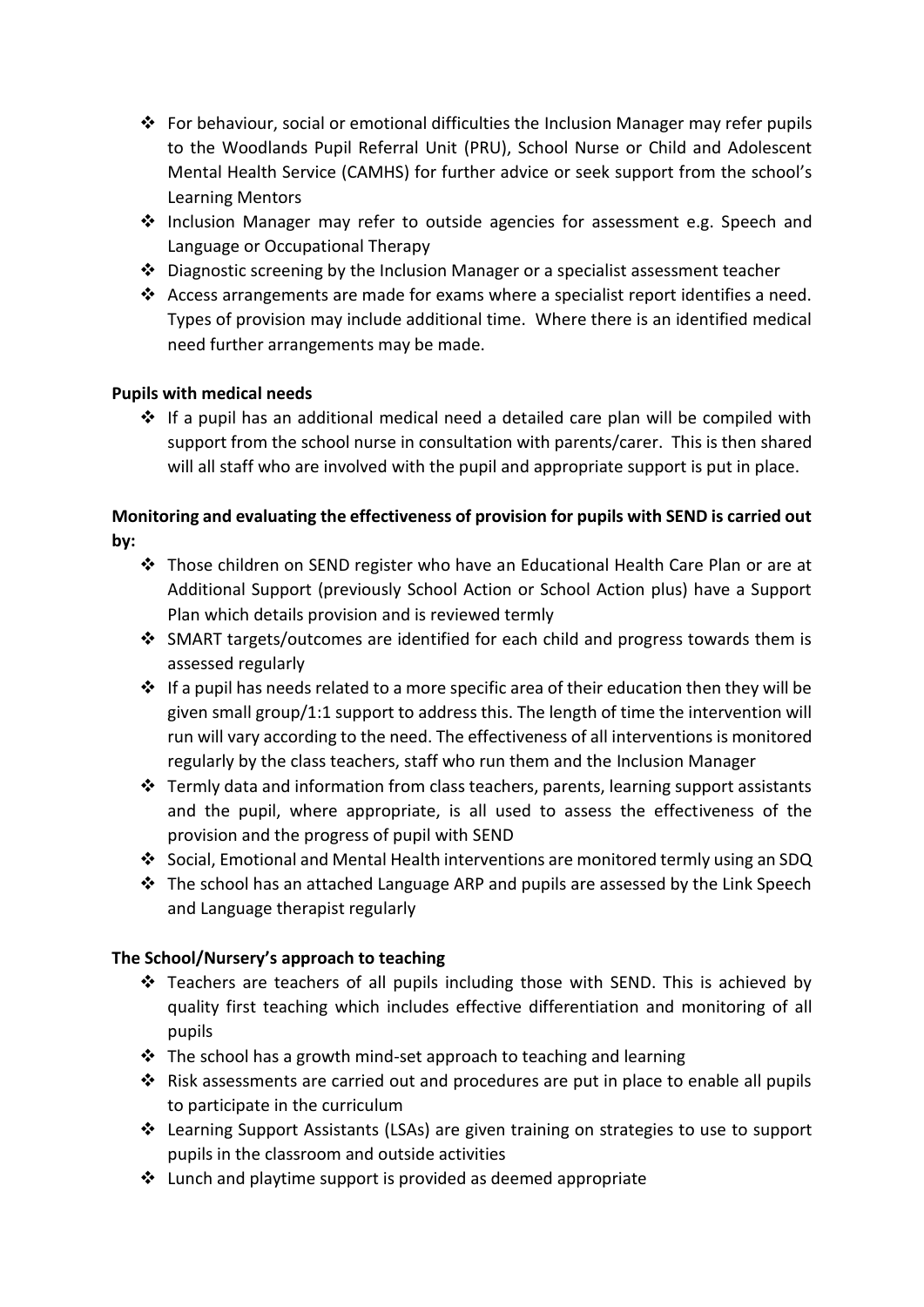- $\clubsuit$  The school offers a lunch club once a week for children who are carers at home (supported by Young Carers)
- $\triangle$  All teachers of ARP pupils are supported in planning and effective teaching by the teacher in charge of the ARP
- $\cdot$  Emotional, social and mental health development is supported through various avenues including: the Inclusion Manager, Learning Mentors and Keyworker. Some pupils may require more targeted support which is offered through social skills groups and one-to-one play therapy. The school has specifically trained staff who deliver Nurture three afternoons a week and this is targeted at Year One pupils.

## **The School/Nursery facilities**

The facilities we have at present are:

- $\div$  3 disabled toilets
- $\div$  disabled parking bay
- Lift
- $\triangleleft$  Ramps around the outside of the building

## **The School/Nursery training**

The school/nursery's arrangement for training staff in relations to pupils with SEND is:

- The Inclusion Manager has gained the National Award for SEND Co-ordination and Post graduate certificate in SEND. Using this qualification enables her to train all staff in many areas of SEN. The Inclusion Manager continues to attend relevant training to keep up-to-date with changes and latest developments
- Specialist Speech and Language Teacher (Teacher in the ARP for SLCN) is consulted for specific concerns regarding speech and language
- ❖ Specialist training has been accessed through the Specialist Teaching Service, Educational Psychologist, Pupil Referral Unit, Occupational Therapy, Physiotherapy and Speech and Language Therapy
- The staff have had bereavement training from Child Bereavement Trust. Two members of staff gave attended a range of courses to become a skilled specialist in this area
- ❖ We are an ELSA school (Emotional Literacy support)
- $\cdot \cdot$  In 2014/15 the school achieved the Boxall Quality Mark Award for its Nurture group.
- $\cdot$  In 2016/17 the school received a Gold Award for their Young Carers intervention.
- Training in specific medical needs is also provided by School Nurse and other relevant medical staff e.g. epilepsy, maintain hearing aids
- $\cdot$  Individual staff have had further, or more specific training on how to support pupils with individual needs form specialists or through external training courses.
- ❖ Key staff are Team Teach trained

#### **Specialist expertise**

At times it can be necessary for the school to consult with outside agencies to access more specialised expertise. These include: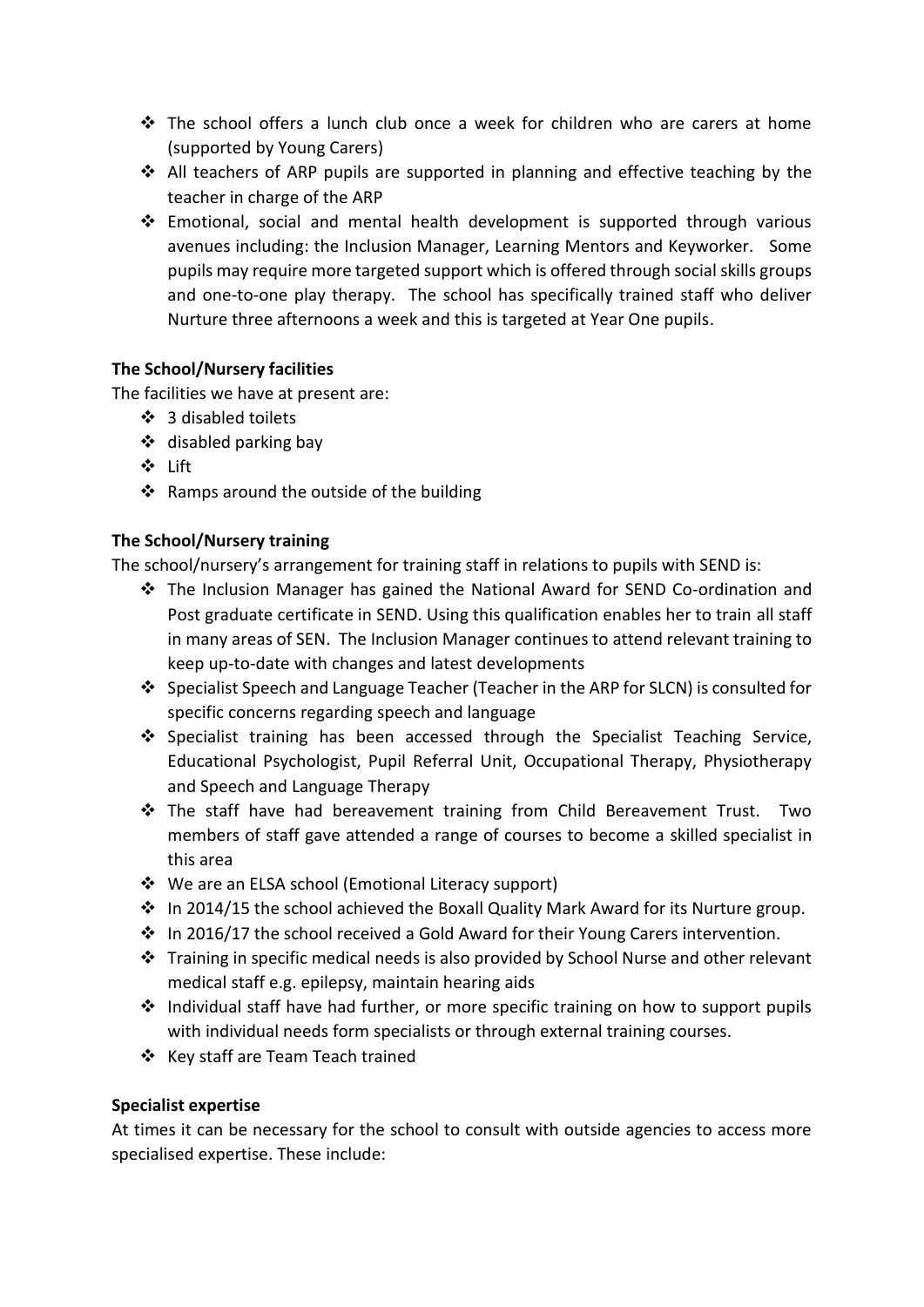- Specialist Teaching Service (Language, Hearing Impaired, Physical Disability, Autism Support Team)
- Educational Psychologist
- Occupational Therapy
- ❖ Speech and Language
- Physiotherapy
- School Nurse
- Family Resilience
- Social Services
- ❖ CAMHS
- ❖ PRU
- ❖ Young Carers
- Child Protection Advisors

## **The School/Nursery's consultation**

The school's arrangements to consult with and involve parents/carers of pupils with SEND about the education of their child are:

- $\hat{P}$  For those children with an EHC plan a review is held annually
- ◆ Parent Evenings are held twice a year when parents/carers can meet with the class teacher. Additional appointments can also be made on these evenings with the Inclusion Manager
- Annual reports are provided and there is the opportunity to discuss any concerns with the class teacher and/or Inclusion Manager
- $\cdot \cdot$  The Inclusion Team has an open door policy to address any parental needs/concerns
- ❖ Opportunities are provided to discuss Support Plans.
- As part of the Inclusion Team we have a Family Liaison Manager and PAFT worker. They provide parental support/guidance, including home visits
- The Family Liaison Manager facilitates a range of Adult Education and Parenting courses as well as individual one-to-one parenting advice

Consultation with children/young people about their education

-Prior to an Annual Review pupils are asked to complete their own report, detailing what they think has gone well and what could be even better

Teachers discuss progress towards individual targets with children

#### **The School/Nursery's partnerships**

The school's governing body involve other bodies (including health, social care, Buckinghamshire Council support services) to meet the needs of students with SEND and their families by:

Using a range of outside agencies (see specialist expertise above)

**The School/Nursery's arrangements for students with SEND transferring between other education providers or preparing for adulthood and independent living includes:**